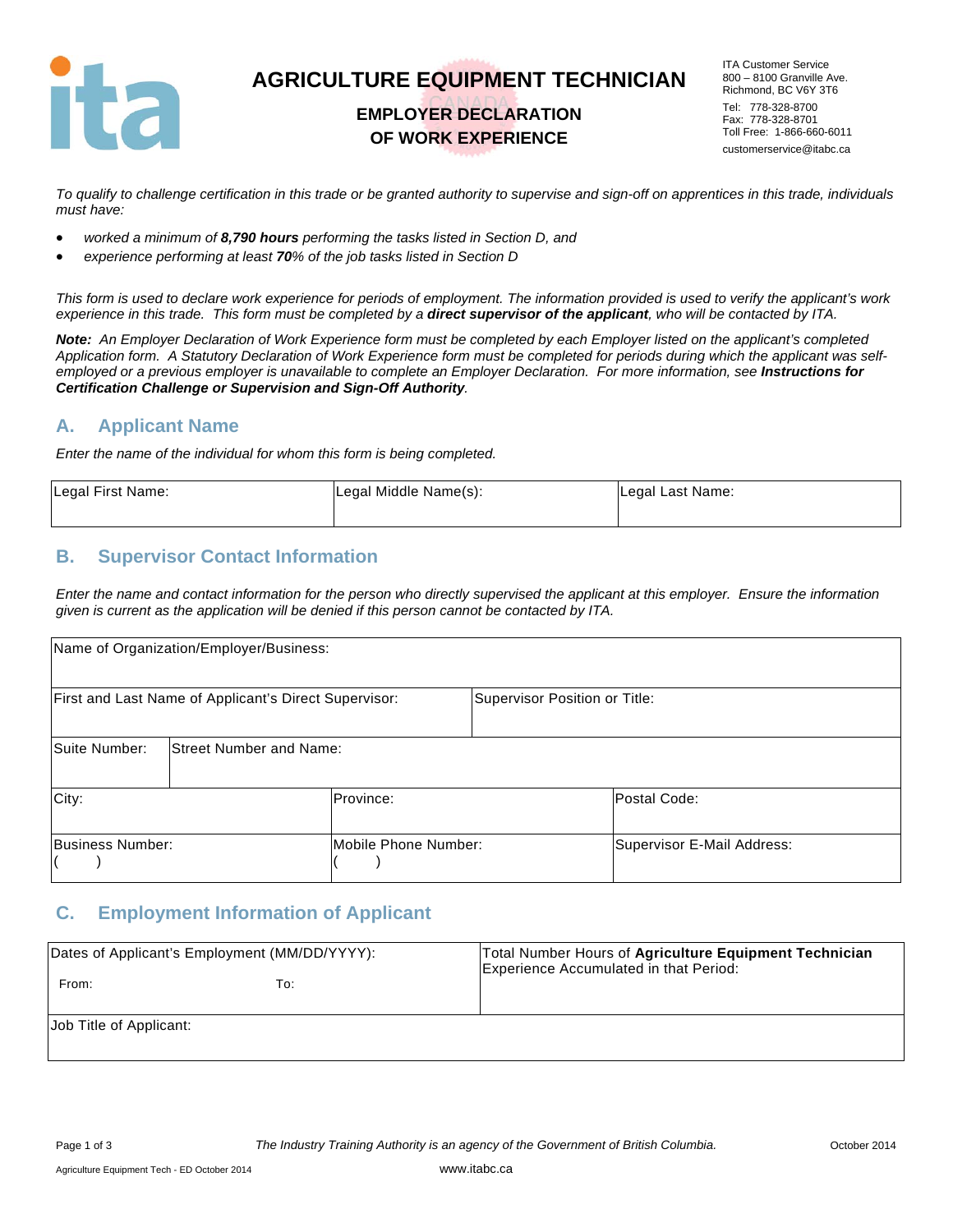

# **AGRICULTURE EQUIPMENT TECHNICIAN**

### **EMPLOYER DECLARATION OF WORK EXPERIENCE**

ITA Customer Service 800 – 8100 Granville Ave. Richmond, BC V6Y 3T6 Tel: 778-328-8700 Fax: 778-328-8701 Toll Free: 1-866-660-6011 customerservice@itabc.ca

## **D. Supervisor Declaration of Job Task Performance**

*By checking "Yes" or "No" in the Declaration Response column, indicate whether or not you, as the direct supervisor of the applicant, have personally witnessed the applicant performing the job tasks listed. Cross out any job tasks you did not see the applicant perform.* 

| <b>Job Tasks</b>                                                                                                                                                                                                                                                           | <b>Declaration</b><br><b>Response</b> |                              |
|----------------------------------------------------------------------------------------------------------------------------------------------------------------------------------------------------------------------------------------------------------------------------|---------------------------------------|------------------------------|
| <b>Occupational Skills</b>                                                                                                                                                                                                                                                 | Yes:                                  | $\mathsf{L}$                 |
| Includes: Applying technical information; using tools and equipment; using lifting tools, using welding,<br>cutting and heating equipment,                                                                                                                                 | No:                                   | $\mathcal{L}_{\mathcal{A}}$  |
| <b>Engines and Engine Systems</b>                                                                                                                                                                                                                                          |                                       |                              |
| Includes: Maintaining engines and engine systems, diagnosing engine performance, repairing basic<br>engines, repairing lubrication systems, repairing cooling systems, repairing intake and exhaust systems,<br>repairing fuel systems, repairing engine control systems.  | Yes:<br>No:                           | $\Box$                       |
| <b>Drive Train and Drive Train Systems</b>                                                                                                                                                                                                                                 |                                       |                              |
| Includes: Maintaining drive train systems, diagnosing drive train systems, repairing clutches, repairing<br>drive lines, repairing transmissions and gear boxes, repairing differentials., repairing belt and chain drives                                                 | Yes:<br>No:                           | $\mathbf{I}$<br>$\Box$       |
| <b>Hydraulics and Hydraulic Systems</b>                                                                                                                                                                                                                                    |                                       |                              |
| Includes: Maintains hydraulic systems, diagnosing hydraulic systems, repairing pump systems, repairing<br>hydrostatic systems, repairing control systems, repairing actuators and lines, repairs hydraulic cooling<br>systems.                                             | Yes:<br>No:                           | $\mathsf{L}$                 |
| <b>Electrical And Electrical Systems</b>                                                                                                                                                                                                                                   |                                       |                              |
| Includes: Maintaining electrical systems, Diagnosing electrical and electronic systems, repairing charging<br>systems, repairing starting systems, repairing ignition systems, repairing electrical conductors, repairing<br>electronic components, repairing accessories. | Yes:<br>No:                           | $\Box$                       |
| <b>Steering And Braking Systems</b>                                                                                                                                                                                                                                        |                                       |                              |
| Includes: Maintaining steering systems, Maintaining braking systems, Diagnosing steering and braking<br>systems, repairing steering system components, repairing braking system components.                                                                                | Yes:<br>No:                           | $\mathsf{L}$                 |
| <b>Components and Accessories</b>                                                                                                                                                                                                                                          |                                       |                              |
| Includes: Repairing air conditioning system, repairing operators' environment, repairing frames, repairing<br>suspensions.                                                                                                                                                 | Yes:<br>No:                           | $\mathsf{I}$<br>$\mathsf{L}$ |
| Equipment                                                                                                                                                                                                                                                                  |                                       |                              |
| Includes: Repairing tillage and seeding equipment, repairing harvesting equipment, repairing spraying and<br>irrigation equipment.                                                                                                                                         | Yes:<br>No:                           | $\sim$<br>$\mathsf{L}$       |

*Enter the Supervisor and Applicant names from Page 1 on every page of this form* 

| Supervisor First and Last Name: | Applicant First and Last Name: |
|---------------------------------|--------------------------------|
|                                 |                                |